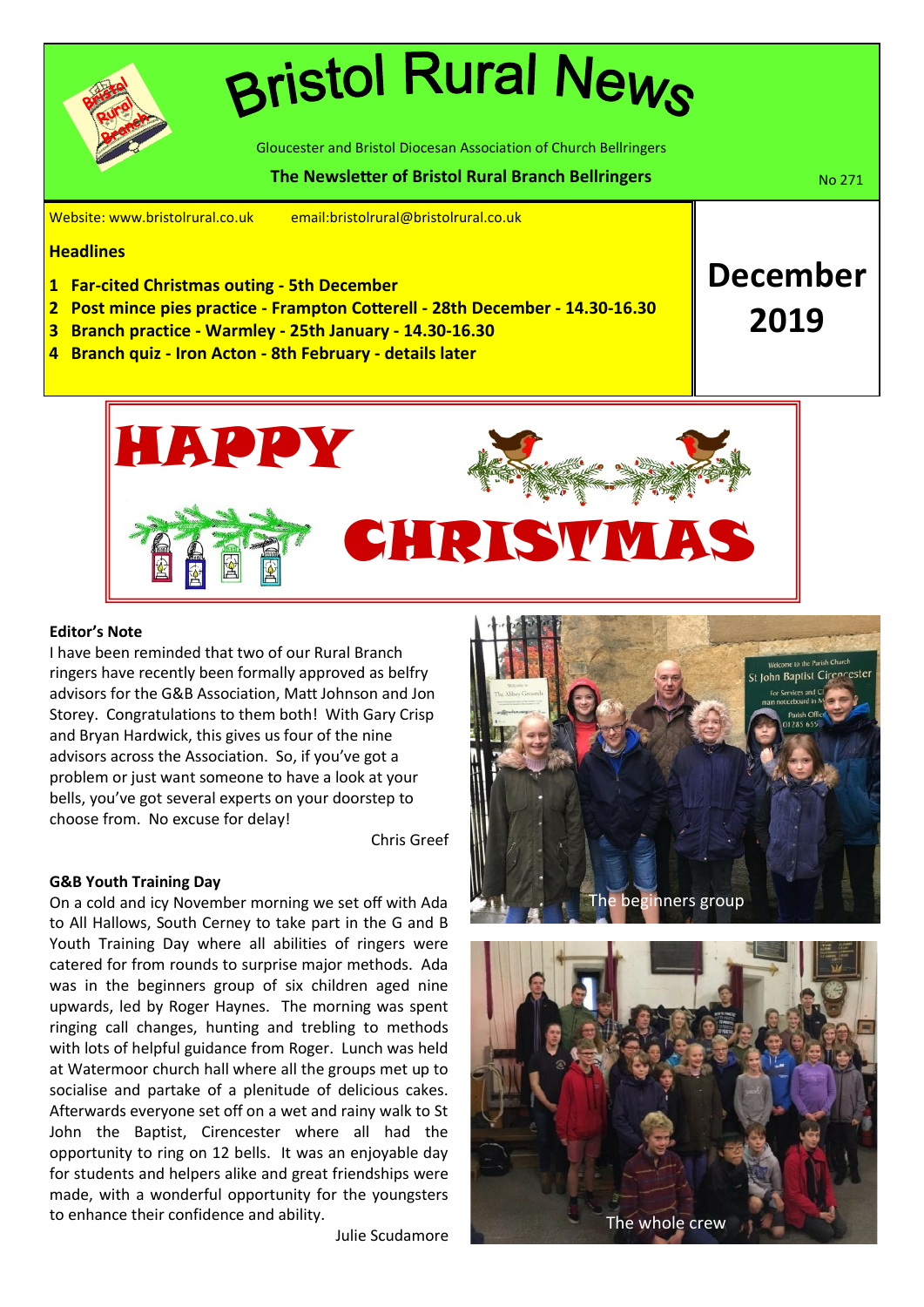#### **Rural Branch young ringers**

This year there are 91 junior ringers in the G&B and a good proportion were able to ring at the G&B youth training day. Unfortunately numbers have seemed to have declined over the years. As a Branch we should be doing everything possible to encourage youngsters to either learn to ring, or progress with their ringing. So we decided at our AGM to organize a get together for all our young ringers. This will be in the new year but in the meantime if you have young ringers as members at your tower, let us know so we can be sure they get an invitation.

Chris Greef

#### **Rural Branch AGM**

We had our Branch AGM at Coalpit Heath this year and as usual we were treated to an excellent tea, courtesy of the Coalpit Heath ringers and members of other towers who brought cakes.

On the Committee front, Lucy Bailey stood down as Branch treasurer - thanks to her for her efficient efforts in the role - and Alison Holliday has agreed to pick up the reins. Alison has also agreed to act as our Management Committee representative at G&B Association meetings. Other members of the Branch committee have remained in post.

Members present asked for us to arrange for Steve Coleman to come to run a couple of his popular training sessions, specifically on bell handling and raising and lowering in peal. So, if you are interested in either of these keep your eyes open for details when we have arranged suitable dates.

Members also responded to a request for comments on our Branch programme and we have a number of Post-it notes with suggestions to go through and see what the key messages are.

Chris Greef

#### **Ringing Books Available**

Tony York has some books and badges available at cost as below. Please contact him if you are interested:

The One per Learner Book (the little yellow book, ideal for learners for logging progress in early stages) - £1 each.

Ringing Circles (gives the blue line and details of what happens at calls for some standard methods) - £3 each. G&B badges - £5.

#### **Branch Ringing Achievements**

Thornbury - 1260 Plain Bob Triples

Wapley - 5040 Cambridge Surprise Minor

Filton - 1260 Doubles (Reverse Canterbury, Plain Bob & Grandsire) - rung half-muffled for Remembrance Sunday

Filton - 1260 Plain Bob and Grandsire Doubles - first in multi-methods for Andrew Marker

#### **Firsts Fortnight**

Every year the G&B has a Firsts Fortnight, normally the last two weeks in October. I found the following entries for the Rural Branch on the G&B website. I detect the influence of our Branch Secretary in a number of these, so well done to her and all those who achieved a 'first'. Surely most of us could try something for the first time maybe next year, but you don't have to wait till then? Chris Greef

Glenn Laurence - called a touch of 120 Plain Bob Doubles Kathy Mills - called a touch of 120 Plain Bob Doubles Mary Taylor - called a touch of 120 Plain Bob Doubles Sheila Lewis - called a touch of 120 Plain Bob Doubles Judith Parsons - rang the tenor behind for a touch of 120 Plain Bob Doubles

Kathryn Mills - called a touch of 120 Grandsire Doubles Glenn Laurence - called a touch of 120 Reverse **Canterbury** 

Glenn Laurence - organized an Open Tower event at Dyrham to raise local interest in the bells and to try to recruit new ringers. He organized ringers, CCTV to show the bells and ringers in action, display boards, refreshments and advertising